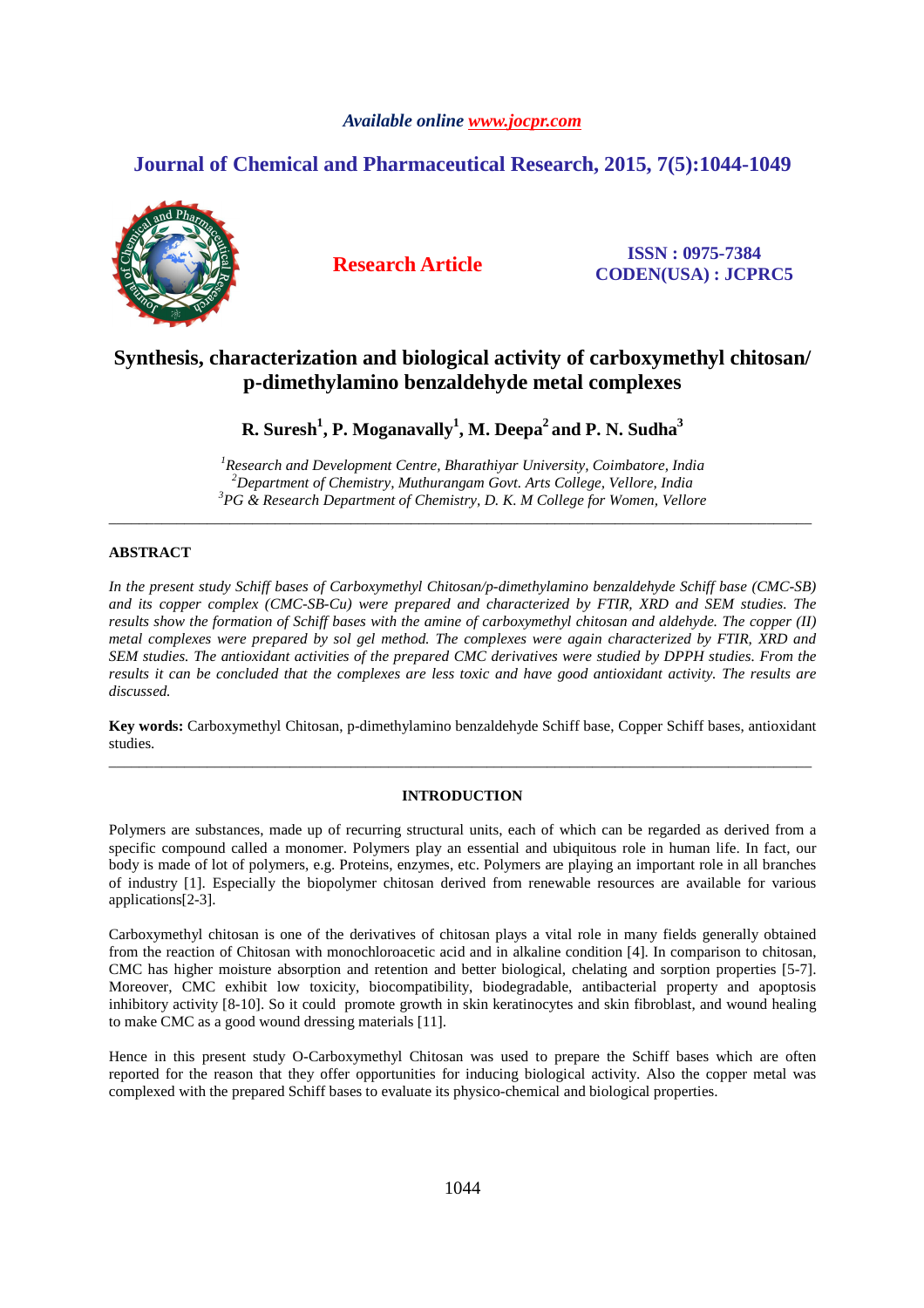This study includes an efficient method to synthesize the Schiff base and Schiff base metal complexes by the reaction of Carboxymethyl Chitosan and p-Dimethylamino Benzaldehyde under sol gel method. Schiff bases and its complexes were characterized by FTIR, XRD and SEM studies. The antioxidant activity for CMC, CMC-SB and CMC-SB-Cu was investigated.

*\_\_\_\_\_\_\_\_\_\_\_\_\_\_\_\_\_\_\_\_\_\_\_\_\_\_\_\_\_\_\_\_\_\_\_\_\_\_\_\_\_\_\_\_\_\_\_\_\_\_\_\_\_\_\_\_\_\_\_\_\_\_\_\_\_\_\_\_\_\_\_\_\_\_\_\_\_\_*

#### **EXPERIMENTAL SECTION**

#### **Materials**

Chitosan and carboxymethyl chitosan were purchased from India Sea Foods, Cochin, Kerala, India. The p-Dimethylamino Benzaldehyde was purchased from Sigma Aldrich, India. All the chemicals used were of analytical grade.

#### **Preparation of carboxymethyl chitosan Schiff base with p-Dimethylamino Benzaldehyde Synthesis of Carboxymethyl Chitosan Schiff Bases (CMC-SB)**

Carboxymethyl chitosan was dissolved in a mixed solution of ethanol with a small amount of water and stirred at room temperature for 30 min. Then, p-Dimethylamino Benzaldehyde was added to the mixture. The mixture was stirred and heated at 60°C for 12 h under water bath heating. After cooling, the crude product was washed with ethanol to the point of colorless filtrate. The product was dried at  $60^{\circ}$ C in vacuum for 24 h [12].

# **Synthesis of Carboxymethyl Chitosan Schiff Base of Copper (II) (CMC-SB-Cu) Complexes**

0.5 mmol of the purified CMC-SB was taken in a flask and magnetically stirred for 5 h in ethanol. This pre-treated methanolic suspension was again stirred with 0.5 mol ethanolic solution of  $CuSO<sub>4</sub>$  for 15 h. The resulting product after the filtration of the solution was washed well with ether and dried at  $50^{\circ}$ C in vacuum.

#### **Fourier transform infrared studies**

Fourier transform infrared spectra of chitosan Schiff base derivatives using KBR pellet method were recorded in the frequency range of  $400 - 4000$  cm<sup>-1</sup> using Thermo Nicolet AVATAR 330 spectrophotometer.

### **X – Ray diffraction studies**

X – ray diffractograms of samples were obtained using an X – ray powder diffractometer (XRD – SHIMADZU XD – D1) with Ni – filter and Cu Kα radiation source. The relative intensity was recorded in the scattering range 2θ, varying from  $10^{\circ}$  to  $90^{\circ}$ .

### **Scanning Electron Microscopy (SEM)**

The surface morphology and cross section morphology of chitosan Schiff base derivatives were observed with scanning electron microscopy to verify the compatibility of the mixtures of chitosan Schiff base derivatives. To analyze the samples, the films were cut into pieces of various sizes and wiped with a thin gold – palladium layer by a sputter coater unit (UG – microtech, UCK field, UK) and the cross section topography was analyzed with Cambridge Stereoscan 440 Scanning Electron Microscope (Leica, Cambridge UK).

#### **Antioxidant activity**

Evaluation of antioxidant activity The DPPH (α,α-diphenyl- β-picryl-hydrazyl) scavenging activity of the samples was measured using the modified method of Sun et al., (2008). 0.1 mL of ethanol solution of DPPH (0.1 mmol/L) was incubated with varying concentrations of test samples (0.1 mL). The reaction mixture was shaken well and incubated for 20 min at 30◦C and the absorbance of the resulting solution was read at 517 nm against a blank. The radical scavenging activity was measured as a decrease in the absorbance of DPPH and was calculated using the following equation:

Scavenging effect (%) = 
$$
\frac{1 - A_{sample}}{A_{control}} \times 100\%
$$

#### **RESULTS AND DISCUSSION**

#### **FTIR studies**

Figure-1 shows the FTIR spectrum of the Carboxymethylchitosan. The broad peak appears at 3420 cm<sup>-1</sup>, corresponds to intramolecular hydrogen bond O-H and N-H stretching. A peak at around 2918 cm<sup>-1</sup> is due to the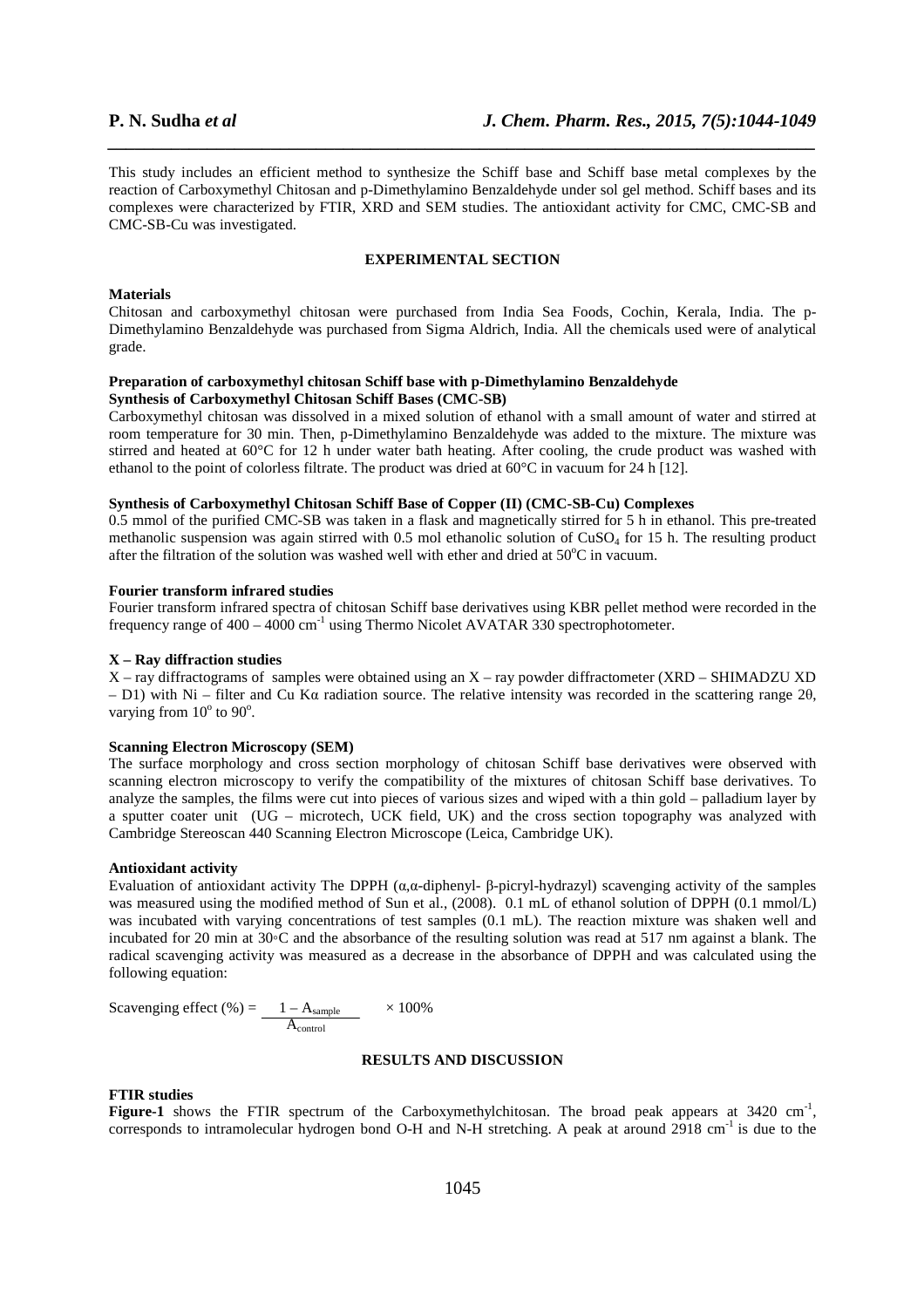stretching of C-H bonds [13]. The band observed for C=O stretching and NH bending is observed at 1725 and 1630 cm<sup>-1</sup>. An additional peak which was observed at 1430 cm<sup>-1</sup> corresponds to coupling of C-N axial stretching and N-H angular deformation.

*\_\_\_\_\_\_\_\_\_\_\_\_\_\_\_\_\_\_\_\_\_\_\_\_\_\_\_\_\_\_\_\_\_\_\_\_\_\_\_\_\_\_\_\_\_\_\_\_\_\_\_\_\_\_\_\_\_\_\_\_\_\_\_\_\_\_\_\_\_\_\_\_\_\_\_\_\_\_*



**Figure-2** shows the FTIR spectrum of the Carboxymethyl chitosan/p-Dimethylamino Benzaldehyde Schiff bases. After the formation of Schiff base the broad peak at  $3420 \text{ cm}^{-1}$  was shifted to  $3393 \text{ cm}^{-1}$  which indicates that the polymer and the aldehyde involves in the hydrogen bond interaction. On comparing the spectrum of pure CMC and CMC-SB there was the peak shift and also the formation of new C=N imine peak  $(1642 \text{ cm}^{-1})$  was observed which confirms the formation of Schiff base.



**Figure 2: FTIR spectrum Carboxymethyl Chitosan/p-Dimethylamino Benzaldehyde Schiff bases** 

The FTIR spectrum of copper Schiff bases complex (**Figure 3**) showed the prominent peak at 3377 cm<sup>-1</sup> is due to the OH and NH stretching vibrations. This shift in peak represents that the metal ion was incorporated in the Schiff base ligand. Due to this the lone pair of electrons present in the heteroatom of the ligand coordinated with the metal ion. On comparing the spectrum the peak was shifted from 3393 to 3377  $cm<sup>-1</sup>$  after the complexation.

Also during the formation of Schiff base and its metal complexes, the peak at around 2900 cm<sup>-1</sup> is due to CH stretching vibration mode shifted to the higher region confirming the presence of aromatic CH stretching vibration. The peak observed at around  $1640 \text{ cm}^{-1}$  confirms the presence of the aromatic ring and C=N (Schiff base) stretching modes of vibration. The band observed at around  $500 - 600$  cm<sup>-1</sup> indicates the M-O and M-N stretch confirms the presence of metal in the prepared object. The peak shift and the increased intensity showed that the effective blending with the formation of new metal complexes.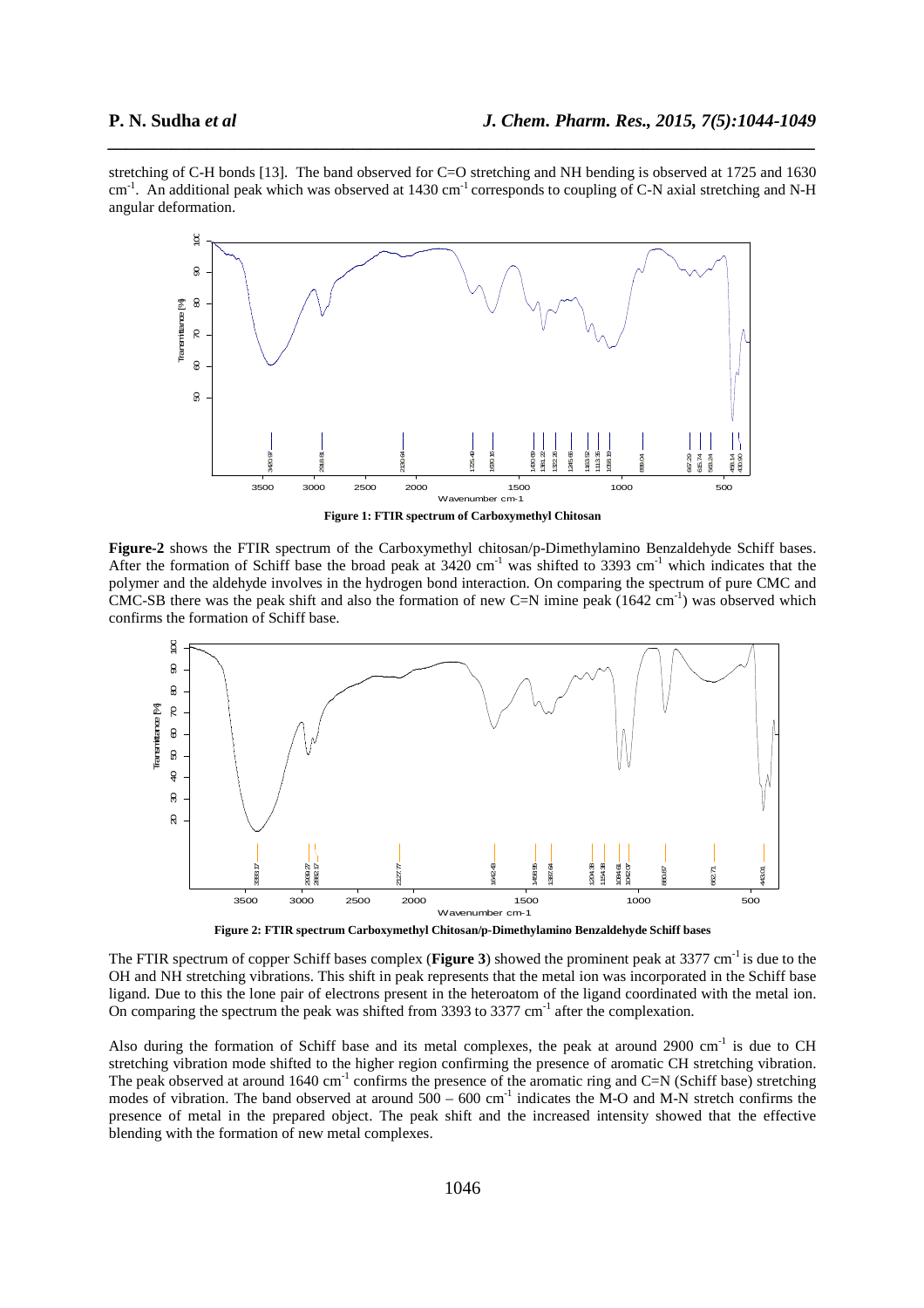

*\_\_\_\_\_\_\_\_\_\_\_\_\_\_\_\_\_\_\_\_\_\_\_\_\_\_\_\_\_\_\_\_\_\_\_\_\_\_\_\_\_\_\_\_\_\_\_\_\_\_\_\_\_\_\_\_\_\_\_\_\_\_\_\_\_\_\_\_\_\_\_\_\_\_\_\_\_\_*



## **XRD studies**

The X-ray diffraction analysis is used to determine the structure, complexation and crystallization of the polymer matrix [14]. The X-ray pattern of the CMC, CMC-SB and its copper complexes are shown in Figure 4a, 4b and 4c. As compared with CMC alone, the CMC-SB shows the weaker and broader peak at  $2\theta = 40^\circ$ . For copper Schiff base complexes the 2θ values are at 28°, 47° and 56° were observed. This observed change in the peak positions are due to the coordination of metal with CMC-SB Schiff base.<br> $\lim_{n \to \infty} \frac{1}{n}$ 

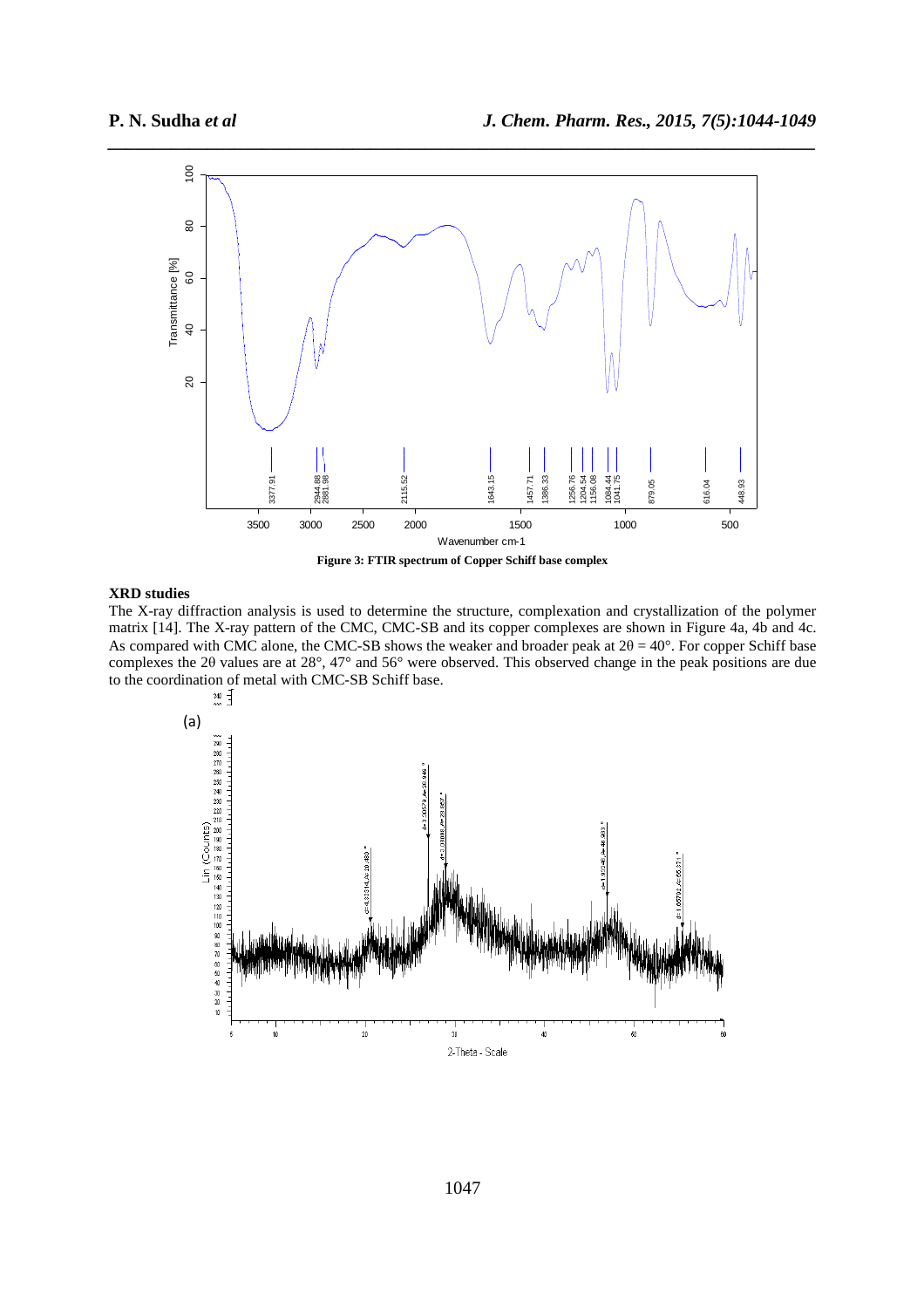

*\_\_\_\_\_\_\_\_\_\_\_\_\_\_\_\_\_\_\_\_\_\_\_\_\_\_\_\_\_\_\_\_\_\_\_\_\_\_\_\_\_\_\_\_\_\_\_\_\_\_\_\_\_\_\_\_\_\_\_\_\_\_\_\_\_\_\_\_\_\_\_\_\_\_\_\_\_\_*

**Figure 4: XRD pattern of (a) CMC; (b) CMC-SB and (c) Schiff base Copper complex** 

# **SEM analysis**

In order to observe the changes in the morphology of the Carboxymethyl Cellulose (CMC), Carboxymethyl Cellulose/p-dimethylamino benzaldehyde (CMC-SB) and Carboxymethyl Cellulose/ p-dimethylamino benzaldehyde copper complex (CMC-SB-Cu), a study of scanning electron microscopy was carried out. The following figures show the SEM images of the prepared derivatives.



**Figure 5: SEM images of (a) CMC; (b) CMC-SB and (c) Schiff base Copper complex** 

The surface morphology of the CMC shows a homogeneous smooth surface, whereas the rough and dense surfaces was seen for CMC-Schiff base and its copper complexes. Comparing the bare Schiff base with its copper complexes, the images of copper complex shows the continuous matrix with pores. Due to the metal-ligand coordination, the